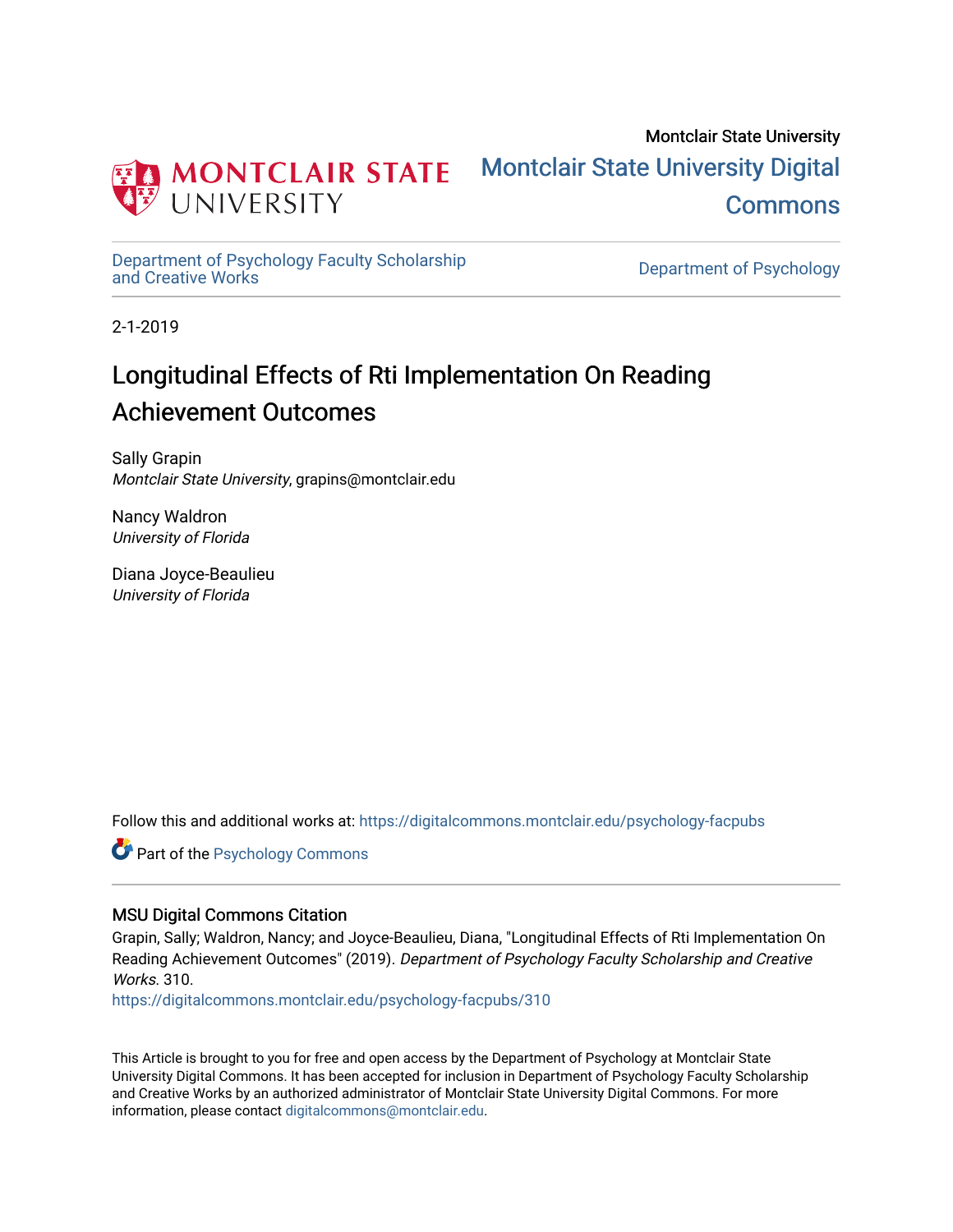

WILEY

# Longitudinal effects of RtI implementation on reading achievement outcomes

Sally L. Grapin<sup>1</sup> | Nancy Waldron<sup>2</sup> | Diana Joyce-Beaulieu<sup>2</sup>

<sup>1</sup>Department of Psychology, Montclair State University, Montclair, New Jersey

<sup>2</sup>School of Special Education, School Psychology, and Early Childhood Studies, University of Florida, Gainesville, Florida

#### Correspondence

Sally L. Grapin, Montclair State University, Department of Psychology, 221 Dickson Hall, 1 Normal Avenue, Montclair, NJ 07043. Email: grapins@montclair.edu

### Abstract

Because several studies have investigated student outcomes in schools implementing Response to Intervention (RtI), relatively little research has investigated the impact of implementation on students' long‐term achievement outcomes (i.e., several years after exposure). The purpose of this study was to describe one elementary school's RtI implementation process and to examine students' long‐term reading comprehension outcomes following their exposure to various phases of implementation. Four cohorts of students who experienced different implementation phases (i.e., a baseline condition or Phases I, II, or III of implementation) during Grade 2 were subsequently followed across Grades 3, 4, and 5 to examine their outcomes on two reading comprehension measures. Results indicated that students who experienced the early phases of RtI implementation (i.e., Phases I and II) during Grade 2 generally had higher mean comprehension scores in Grades 4 and 5 than students in the baseline condition. Implications for practice and future research are discussed.

#### **KEYWORDS**

implementation, reading comprehension, response to intervention

## 1 | INTRODUCTION

A number of federal and state policies, including the Individuals with Disabilities Education Improvement Act (Individuals with Disabilities Education Improvement Act, 2004) and the Every Student Succeeds Act (Every Student Succeeds Act, 2015), have called for schools to evaluate their accountability systems, adopt databased decision‐making procedures, and implement evidence‐based instructional practices. In response to these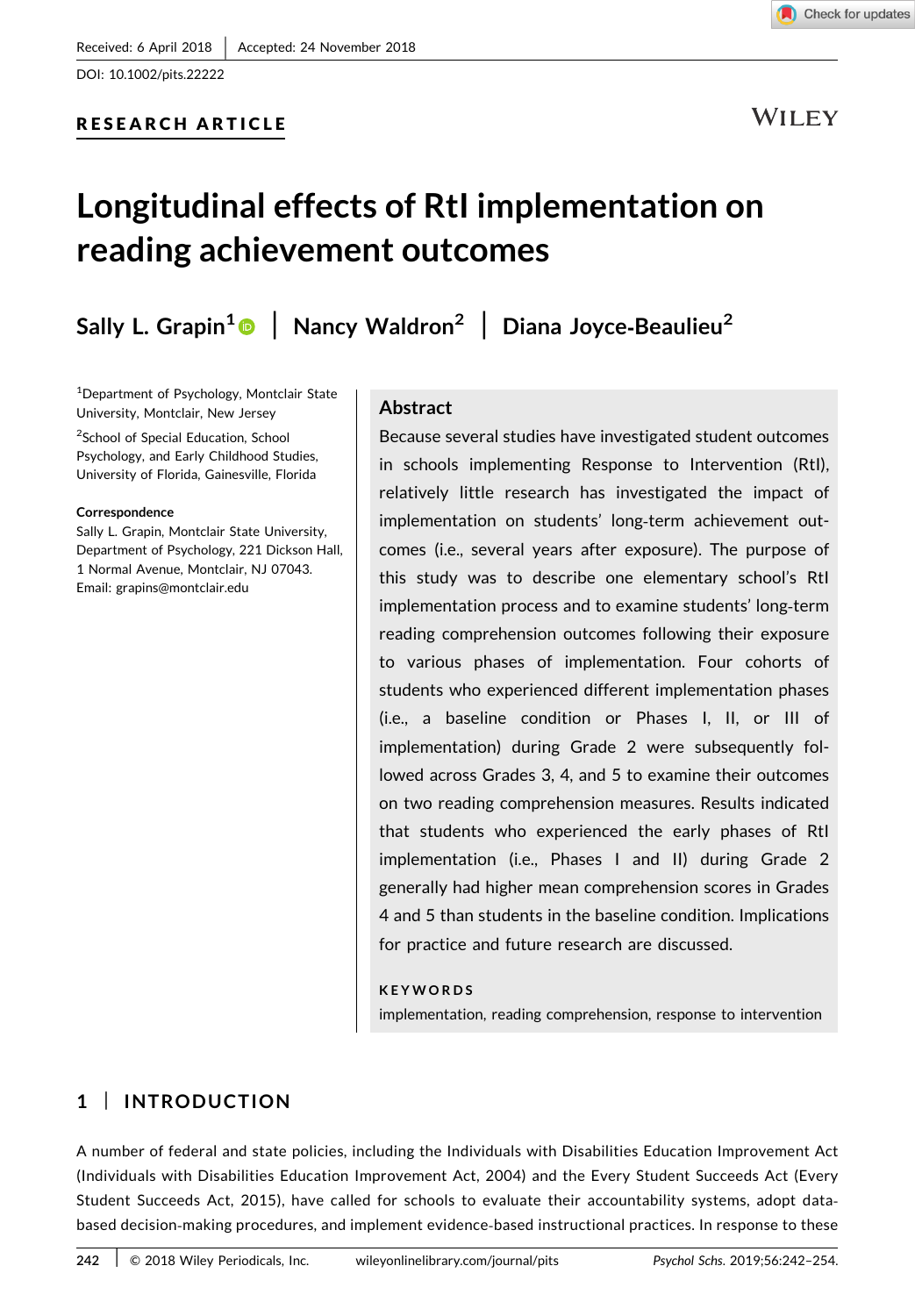demands, many schools have implemented Response to Intervention (RtI) models<sup>1</sup> (Balu et al., 2015). Broadly defined, RtI is a system of service delivery that provides high‐quality instruction to students through a multitiered framework of prevention and intervention. The RtI model of service delivery is particularly well‐ suited for meeting the demands of legislation such as the IDEIA and ESSA because it employs a problem‐solving framework to guide schools in making data-driven decisions and improving student outcomes (Fuchs & Fuchs, 2006; National Association of School Psychologists, 2016).

Essential features of RtI models include a focus on outcomes for all students, a tiered model of instructional supports, implementation of evidence‐based practices for core instruction and intervention, periodic universal screening to identify students who need more intensive supports, progress monitoring of growth in interventions, and systematic use of assessment data to determine the effectiveness of instruction (Fuchs & Fuchs, 2006; Fuchs & Vaughn, 2012). Although RtI frameworks may comprise any number of tiers, traditional models generally incorporate three tiers of intervention. Tier 1 refers to the core instructional supports provided to all students in a school. This core supports should be evidence‐based and sufficient for the majority of students in a school (approximately 80%) to meet grade‐level academic expectations. Tier 2 interventions are provided to students who struggle academically despite access to Tier 1 supports. They are intended to be more intensive than core supports and, ideally, to accelerate students' rate of learning such that they are able to succeed as full-time participants in Tier 1 instruction (Fuchs & Fuchs, 2017). Tier 2 interventions typically are delivered in small‐group settings. Finally, Tier 3 interventions constitute the most intensive level of academic supports. They typically are highly individualized (or conducted with even smaller groups than seen at Tier 2) and are designed to remediate more severe academic skill deficits. Collectively, these tiered instructional supports provide an integrated framework for the delivery of high‐quality reading instruction to all students.

#### 1.1 | Outcomes associated with RtI implementation

Over the past decade, a substantial body of evidence has indicated the effectiveness of multitiered instruction for improving academic outcomes for all students (e.g., O'Connor, Harty, & Fulmer, 2005; Vellutino, Scanlon, Zhang, & Schatschneider, 2008). For example, Vaughn et al. (2009) found that students who received intensive intervention within a tiered instructional model made significant gains in the areas of word reading and comprehension. Moreover, the provision of high-quality instruction and intervention has been shown to lead to a significant increase in the number of students who demonstrate proficiency in basic reading skills at the end of first grade (Denton, Fletcher, Anthony, & Francis, 2006).

A considerable body of research has explored the essential components of RtI (screening practices, evidence‐ based instruction, etc.); however, there is a continuing need for large-scale, longitudinal research on the impact of implementation (Denton, 2012; Hughes & Dexter, 2011; Mellard, Frey, & Woods, 2012). Several studies have investigated student and systems outcomes associated with full‐scale RtI implementation. Collectively, this study has suggested that RtI implementation is associated with greater accuracy and decreased numbers of special education referrals, improvements in student achievement, and reduced assessment and placement costs for districts (Burns, Appleton, & Stehouwer, 2005; Lembke, Garman, Deno, & Stecker, 2010; VanDerHeyden, Witt, & Gilbertson, 2007). Whereas these studies have focused largely on outcomes related to early reading skills and special education placements, further research is needed to examine long-term reading outcomes associated with RtI implementation (i.e., students' reading comprehension performance in the latter elementary grades; Hughes & Dexter, 2011).

<sup>&</sup>lt;sup>1</sup>Many state education agencies, including the Florida Department of Education (FLDOE; n.d.), have transitioned from describing Response to Intervention (Rtl) models to describing multitiered systems of support (MTSS). MTSS integrates RtI concepts of intervention and disability identification with principles of systems‐level change and school‐wide data analysis (Kansas Department of Education, 2010; Sulkowski & Joyce‐Beaulieu, 2014). In this study, RtI is conceptualized as a systems‐level framework whose goals and scope are aligned with MTSS.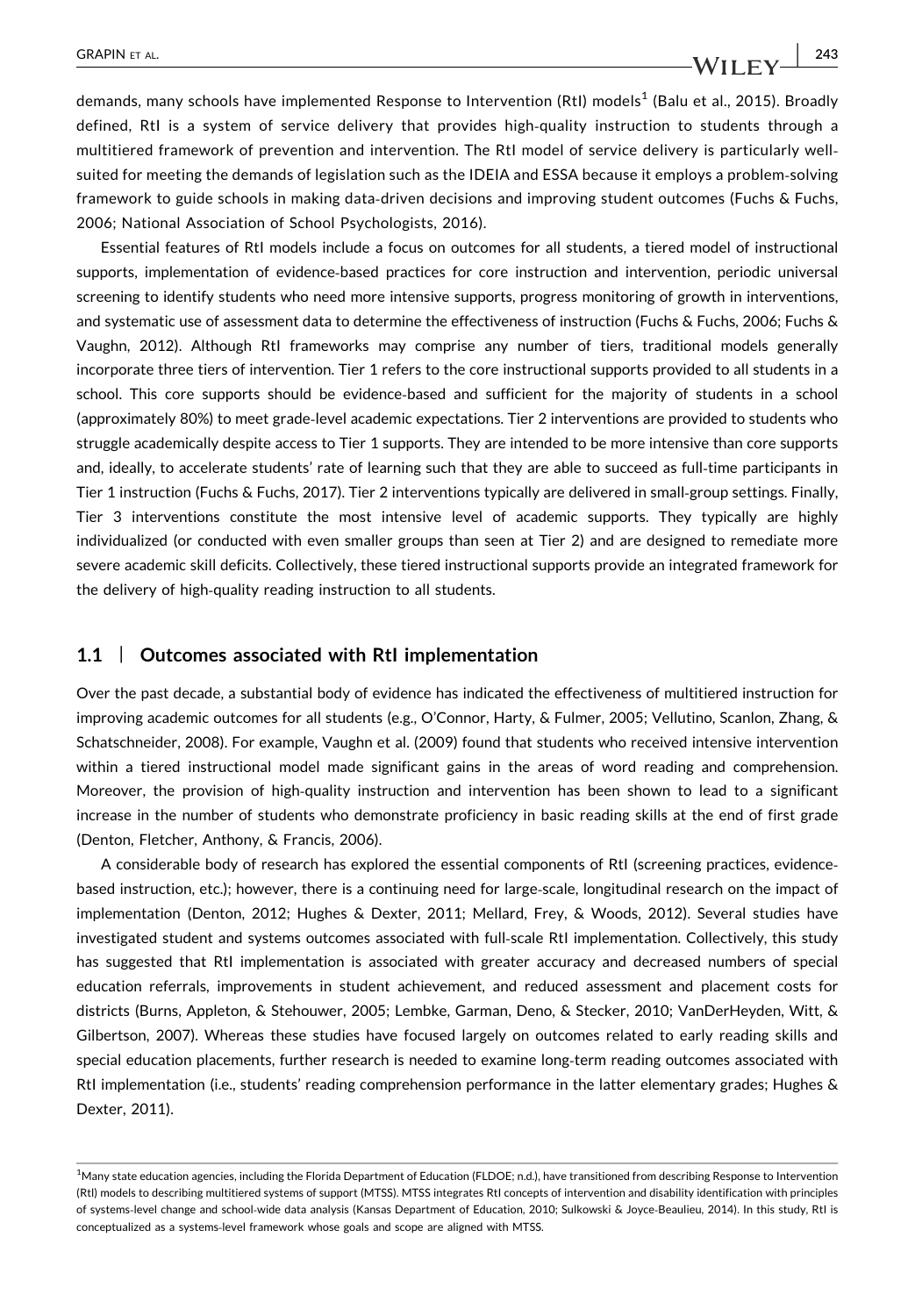More recently, the National Center for Education Evaluation and Regional Assistance of the Institute for Education Sciences (IES) commissioned a nationwide evaluation of RtI's impact on student reading achievement (Balu et al., 2015). In this evaluation, Balu et al. identified 146 impact schools across 13 states. Impact schools were identified as those schools that were fully implementing RtI, including all of the following practices, for a minimum of three years: (1) Use of three or more tiers of increasing intensity for reading instruction; (2) use of universal screening practices at least two times per year; (3) use of data-based decision-making for placing students in Tiers 2 or 3; and (4) use of progress monitoring data (beyond universal screening) to determine the effectiveness of Tier 2 and Tier 3 interventions. Because random assignment to control and treatment conditions was not possible, the authors used a regression discontinuity design. Presumably, this design involved designating a universal screening cut score, whereby students above the cut score received the intervention (i.e., Tier 2 or Tier 3 interventions) and students below the cut score did not. By examining outcomes for students who performed either slightly below or above the cut score, the authors intended to investigate the impact of RtI interventions on reading achievement. Findings from Balu et al.'s evaluation indicated that the tiered interventions had a significant negative effect on first-grade students' scores on the Early Childhood Longitudinal Study, Kindergarten Cohort Reading Assessment (ECLS‐K) but no significant effect on their scores on the Test of Word Reading Efficiency, 2nd Edition (TOWRE‐2). Moreover, the interventions had no significant effect on second‐grade students' scores on the TOWRE‐2 or third‐ grade students' scores on their end‐of‐year state tests of reading achievement.

Although this study has been construed as evidence of RtI's ineffectiveness, several design features suggest that it ultimately did not assess outcomes of RtI intervention per se. For example, only 89 of the 146 selected impact schools reported having at least one student in Tiers 1, 2, and 3 among first graders (Balu et al., 2015). This suggests that the remaining 57 schools (and perhaps others as well) were not implementing RtI in an appropriately rigorous manner (or, at least, per the evaluation team's own criteria; Fuchs & Fuchs, 2017). Moreover, contrary to the study's intended design, many students who performed above the designated screen cut score (i.e., students who did not meet the criterion for receiving tiered interventions) were placed in Tier 2 and 3 interventions anyway. As noted by Arden, Gandhi, Edmonds, and Danielson (2017), 45% of schools reported providing Tier 2 interventions to first‐grade students who performed above the screening cut score. This suggests that, rather than comparing outcomes for students who did and did not participate in Tier 2 and 3 interventions, the authors ultimately compared outcomes for students who fell either below or above a designated cut score (Fuchs & Fuchs, 2017).

Gersten, Jayanthi, and Dimino (2017) suggested that more field evaluations of RtI are needed to address questions left unanswered by the IES national evaluation. In particular, these authors contended that smaller field evaluations should include both treatment and control groups, or what they referred to as "intervention and "business‐as‐usual" conditions (p. 252). Designs that incorporate both types of conditions would allow researchers to better understand and trace the impact of RtI interventions on student achievement outcomes.

Because numerous well-designed studies have documented the positive effects of high-quality Tier 2 and 3 reading interventions (Gersten, Newman‐Gonchar, Haymond, & Dimino, 2017), critics have argued that the results of Balu et al.'s (2015) national evaluation speak more to widespread problems with RtI implementation than to the efficacy of the tiered interventions themselves (Arden, et al., 2017; Fuchs & Fuchs, 2017; Gersten et al., 2017). As reiterated by Arden et al. (2017) and others (e.g., Fixsen, Naoom, Blasé, Friedman, & Wallace, 2005), "how implementation occurs matters just as much as what is being implemented" (p. 271). Ultimately, high-quality implementation can only occur when school systems are prepared to engage in comprehensive systems change. This process involves gradually fostering school readiness and building capacity for full implementation.

#### 1.2 | Rtl and the systems-change process

As noted above, fully‐integrated RtI models are established through a complex systems change process that requires collaborative problem‐solving as well as careful evaluation of instructional practices (Batsche, Curtis, Dorman, Castillo, & Porter, 2007; Sansosti & Noltemeyer, 2008). One critical focus of this systems change process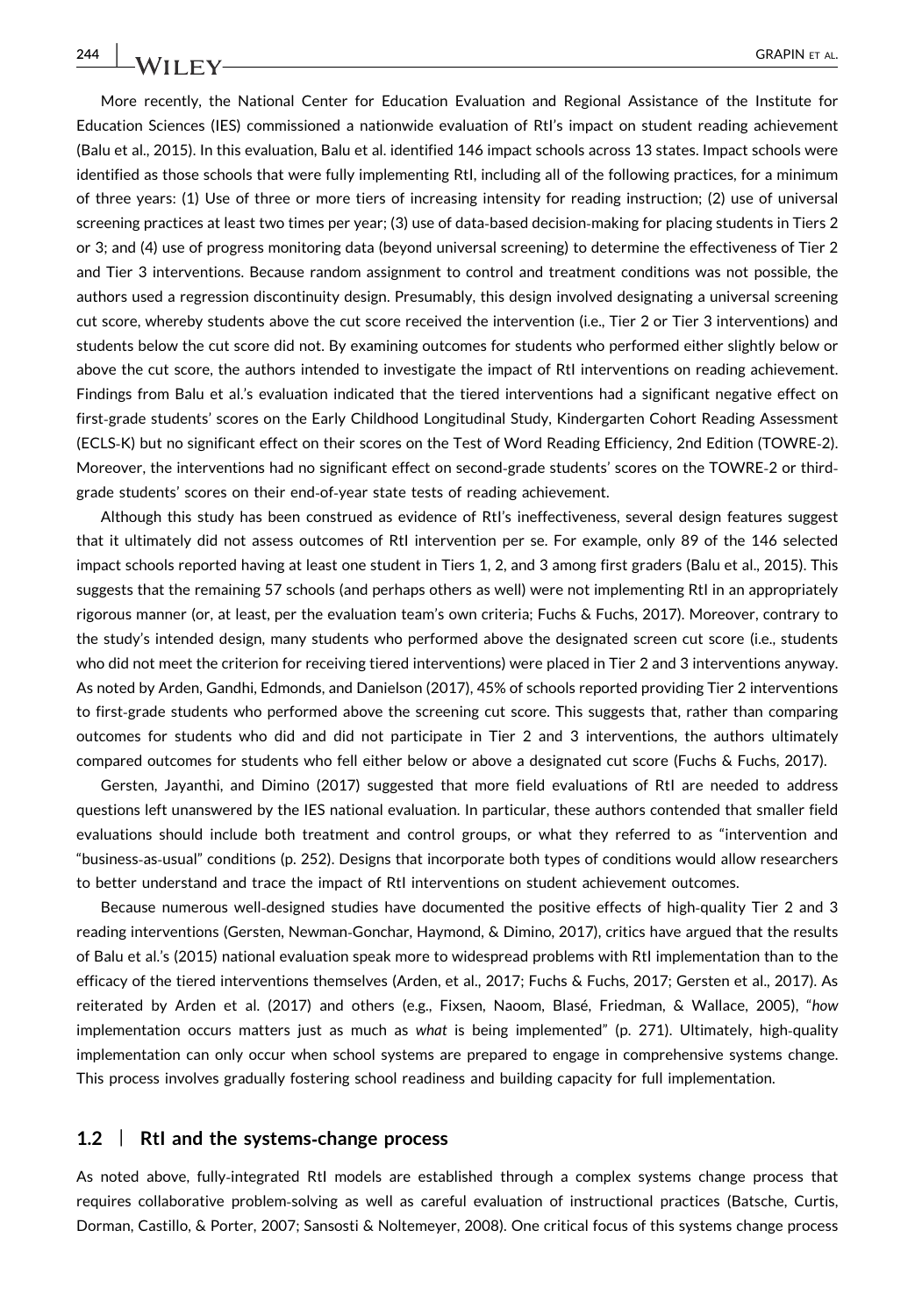is building capacity in schools for developing, adapting, and sustaining practices that meet the needs of all learners (Fullan, 2016). This involves garnering a collective commitment to improving student outcomes and pursuing changes that are consistent with a shared vision for reform and that promote program coherence (Hargreaves & Shirley, 2008).

Consistent with the Fullan's (2016) model of educational change, RtI implementation can be conceptualized as occurring over three critical phases. The first phase (often referred to as the initiation phase) involves garnering stakeholder support and laying the foundations for substantive change. It requires the establishment of consensus regarding the rationale and design of services, the development of a shared vision for instruction, and the identification of training needs. The second phase, often referred to as the implementation phase, constitutes the system's first experiences in implementing the various components of the reform. In the context of RtI implementation, this may involve establishing problem‐solving and student support teams, developing and refining secondary and tertiary interventions, and establishing data-based decision-making procedures. Finally, the third phase involves the continuation or full implementation of the model. In this phase, various components of the model are refined (e.g., enhancing connections among instructional tiers), and further steps are taken to ensure long‐term institutionalization. Fullan (2016) estimated that even moderately complex change initiatives may take anywhere between 2 and 4 years to progress through these three phases, with more complex or large-scale changes requiring between 5 and 10 years. Time to full implementation may be impacted by a number of variables, including the quality of instruction before implementation, stakeholder support, and the extent to which supportive resources are made available at the district and state levels (Sansosti & Noltemeyer, 2008).

Because the components and implementation of various RtI models have been described in extensive detail (e. g., Batsche, et al., 2007; Lembke et al., 2010), little is known how about systems shifts toward RtI implementation impact student achievement over time. Lembke et al. (2010) described the RtI implementation process and its associated student outcomes in a diverse, K‐5 Midwestern elementary school. The authors identified eight core steps to implementing effective RtI models, including: (1) The establishment of school-based problem-solving teams; (2) selection of an evidence‐based, formative assessment system; (3) examination of core academic programs for supporting all learners; and (4) identification of Tier 2 and 3 interventions and procedures for delivering these interventions. Implementation of tiered supports in reading occurred over three academic years (i. e., 2004–2007). Lembke et al.'s results indicated that, by the school's second year of implementation, greater numbers of students were meeting academic benchmarks with Tier I supports alone, and fewer students demonstrated the need of Tier III supports.

Although Lembke et al.'s case study provided a rich description of the systems‐change process associated with RtI implementation, they evaluated student outcomes in a descriptive manner only. In other words, they did not use inferential statistics to determine whether students' performance on academic measures changed significantly from year to year. In addition, like most studies of RtI implementation to date, Lembke et al. evaluated immediate student achievement outcomes associated with implementation (i.e., students' academic achievement during the years in which the changes were implemented). Ultimately, further research is needed to examine student outcomes over multiple phases of RtI implementation, including both formative and advanced stages of change. Moreover, additional research is needed to understand how shifts toward RtI implementation impact students' long‐term academic achievement (i.e., their academic performance several years after their exposure to the model).

#### 1.3 | Present study

The purpose of this study was to investigate the impact of the systems change process (in relation to RtI implementation) on later student achievement. More specifically, this study examined students' reading comprehension outcomes in the latter elementary grades following their exposure to RtI implementation in Grade 2. The following research questions summarize the objectives of this study: (1) How did a shift in reading instructional practices in Grade 2, as a result of gradual RtI implementation, impact students' later achievement in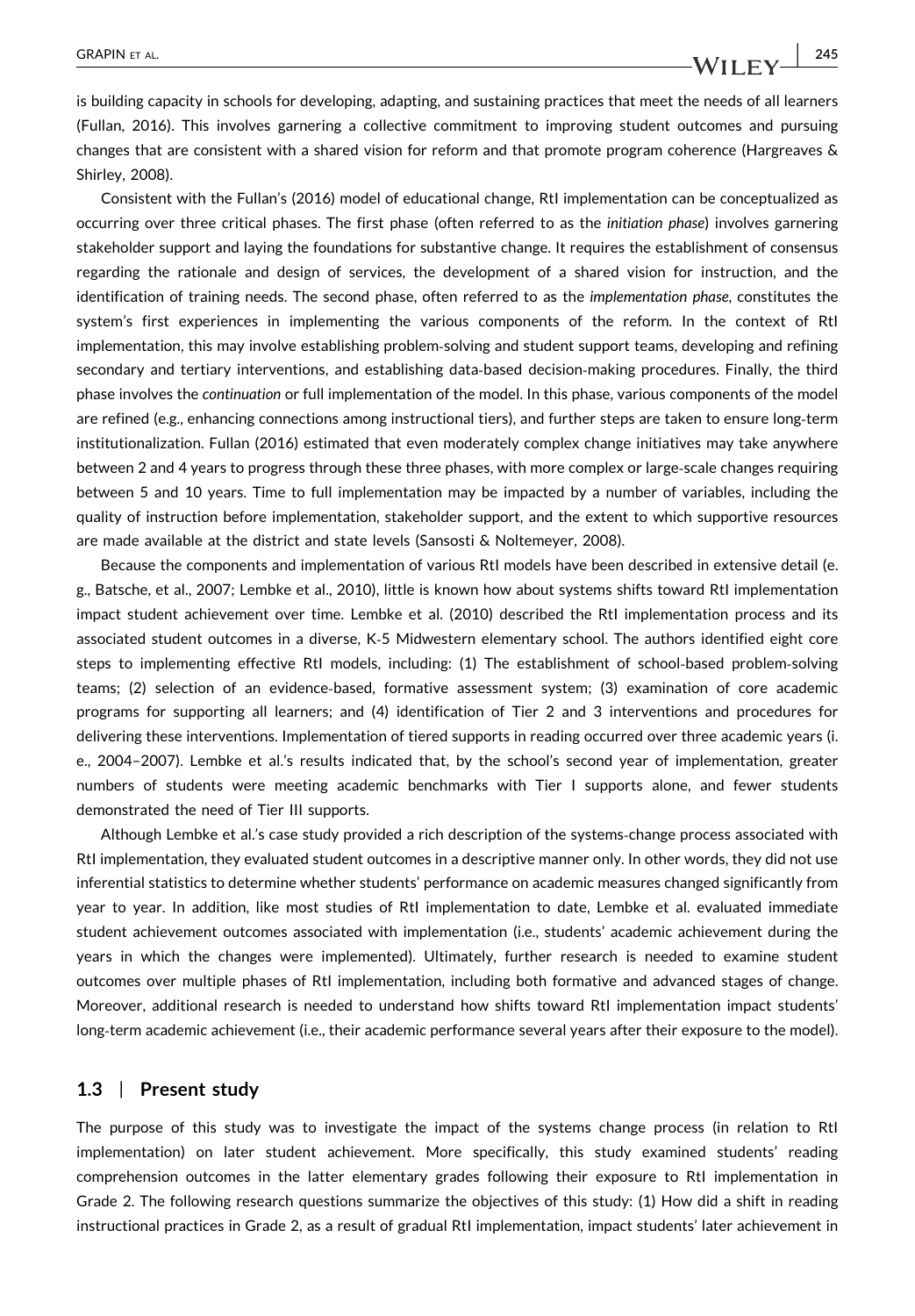WII FY————————————————————————————————GRAPIN ET AL.

Grades 3–5? and (2) are there significant differences in long‐term reading comprehension performance among students who experienced different phases of RtI implementation? We hypothesized that students who experienced later phases of implementation (i.e., phases in which the model was more developed) during Grade 2 would perform significantly better on measures of reading comprehension in Grades 3–5.

## 2 | METHOD

#### 2.1 | Participants and setting

Participants were 489 students enrolled in a K-5 public, university-affiliated research school in Florida. The student population of this school is selected by lottery and designed to reflect racial and income demographics represented across the state of Florida. The racial and ethnic composition of students in this school was as follows: 47% Caucasian, 27% African American, 17% Hispanic, 2% Asian, and 5% multiracial or other backgrounds. Approximately 22% of students were identified as having a disability (under the Individuals with Disabilities Education Improvement Act, 2004), and 18% qualified for free or reduced‐price lunch. Approximately half identified as female (49%) and half as male (51%).

Students in this school commute from a variety of surrounding small and rural cities and towns in North Florida. The school employs a highly trained faculty and staff. Approximately 78% of teachers possess graduate degrees.

#### 2.2 | RtI implementation process

This school initiated RtI implementation in 2004 and achieved full implementation in 2010. The development of its RtI model occurred over three phases of change (i.e., Phases I, II, and III), each of which lasted approximately 2 years. Table 1 provides timeframes and descriptions of the essential systems changes that occurred during each phase.

During the Baseline Phase, core instruction was largely fragmented, with teachers implementing a variety of curricula and instructional strategies in K‐2 classrooms. Subsequently, Phase I change initiatives centered on strengthening core instruction, such that all students received high‐quality instruction in the five main areas of reading identified by the National Reading Panel (2000). This was achieved in part through participation in the Florida Reading Initiative (FRI), a research‐based school‐wide reform effort dedicated to ensuring the provision of

| Phase           | Years                  | <b>Description</b>                                                                                                                                                                                                                                                                                                                              |
|-----------------|------------------------|-------------------------------------------------------------------------------------------------------------------------------------------------------------------------------------------------------------------------------------------------------------------------------------------------------------------------------------------------|
| <b>Baseline</b> | 2001-2002<br>2002-2003 | • Business as usual<br>• No formal or systematic pullout intervention                                                                                                                                                                                                                                                                           |
| Phase I         | 2003-2004<br>2004-2005 | • Participation in the Florida Reading Initiative (FRI)<br>• Enhanced core instructional practices to address five main areas of reading identified<br>by the National Reading Panel (2000)<br>• Developed pullout intervention for students with the most intensive needs<br>• Implemented universal screening procedures (using CBM)          |
| Phase II        | 2005-2006<br>2006-2007 | • Adoption of evidence-based intervention programs<br>• Development of decision-making framework for identifying students for pullout<br>intervention (based on CBM data)<br>• Review of screening data at grade level problem-solving team meetings                                                                                            |
| Phase III       | 2007-2008<br>2008-2009 | • Full implementation of RtI (e.g., progress monitoring, decision rules fidelity)<br>• Tier 2 teacher-directed instruction in small groups $(4 \le n \le 6)$<br>$\bullet$ Enhanced connections between the core and Tier 2 instruction<br>Developed Tier 3 instruction with an interventionist (individual and groups of $n < 4$ )<br>$\bullet$ |

|  |  |  |  |  |  | <b>TABLE 1</b> Descriptions of phases |  |  |
|--|--|--|--|--|--|---------------------------------------|--|--|
|--|--|--|--|--|--|---------------------------------------|--|--|

Note. CBM: curriculum-based measure.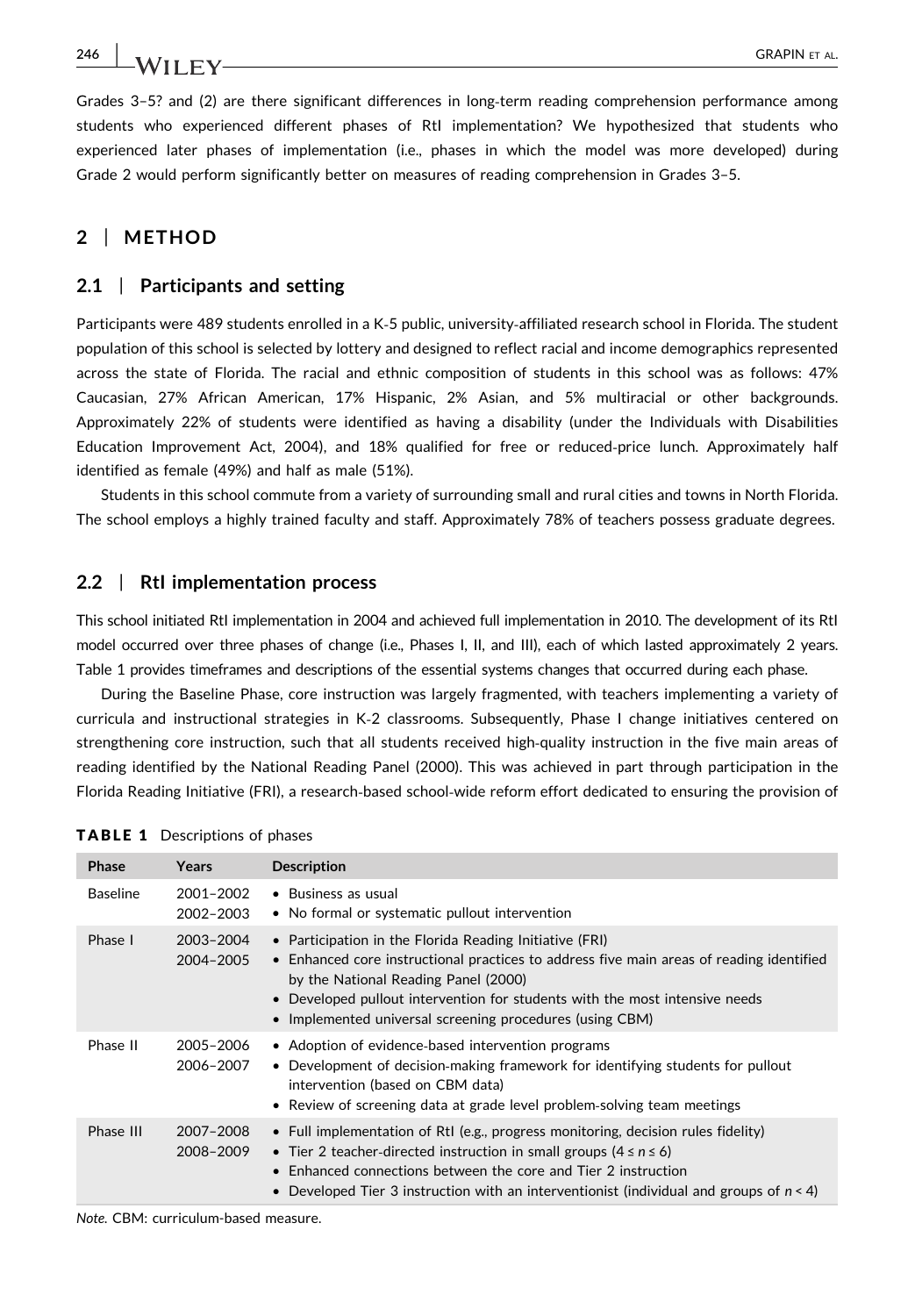evidence‐based reading instruction to all students (Batsche et al., 2007). Along with participants from approximately 80 other schools statewide, teachers in this school received intensive, ongoing professional development in providing explicit, systematic instruction within a 90-min core reading block. Whereas reading interventionists provided both push‐in and pullout classroom supports to struggling students, these supports were broadly targeted and not necessarily matched to specific student needs in a systematic manner. To monitor fidelity, reading interventionists maintained intervention schedules that were monitored by a head reading coach.

The focus of Phase II was on implementing critical components of the multitiered framework. This involved establishing problem‐solving teams for reviewing school‐wide data, distinct secondary and tertiary tiers of intervention, and data‐based decision‐making procedures. For Tier 2 and Tier 3 interventions, more intentional, systematic efforts were undertaken to match specific, evidence-based interventions to the particular skill needs of students. These evidence‐based interventions included programs such as Road to the Code (Blachman, Ball, Black, & Tangel, 2000) and Great Leaps (Mercer & Campbell, 1998). The school's head reading coach for grades K‐2 continued to ensure fidelity by monitoring intervention schedules. In addition, problem‐solving team meetings were held quarterly to discuss the effectiveness of core instruction and to identify students in need of further intervention. Participants in team meetings included classroom teachers, interventionists, and school leaders.

Also during Phase II, progress monitoring procedures for the group and individualized interventions were introduced. These progress monitoring tools included measures from the Dynamic Indicators of Basic Early Literacy Skills (DIBELS), such as the Phoneme Segmentation Fluency (PSF), Nonsense Word Fluency (NWF), and Oral Reading Fluency (ORF) probes. Data from universal screening and progress monitoring measures were reviewed at problem‐solving team meetings.

The third and final phase (Phase III) marked the full implementation of the model. In this phase, personnel refined and differentiated the intensity of secondary and tertiary interventions, enhanced connections among the three tiers, and further clarified the roles of classroom teachers and interventionists. Specifically, classroom teachers assumed responsibility for implementing Tier 2 interventions, whereas reading interventionists were responsible for implementing pullout Tier 3 interventions. Classroom teachers received extensive, ongoing training from the head reading coach regarding how and when Tier 2 interventions would be implemented. For both classroom teachers and interventionists, options for evidence‐based interventions expanded to include programs such as Wilson Fundations (Wilson Reading Systems, 2002).

Throughout Phase III, students' progress in Tier 2 and Tier 3 interventions continued to be reviewed regularly at problem‐solving team meetings, which increased in frequency from quarterly to monthly. Screening and progress monitoring measures were administered by trained staff who had previously achieved appropriate inter-rater reliability for administration and scoring. To monitor implementation fidelity during Phase III, periodic observations of Tier 2 and Tier 3 groups were conducted by the head reading coach. Moreover, interventionists maintained detailed intervention logs that were monitored by the head reading coach and reviewed at the monthly problemsolving team meetings.

#### 2.3 | Measures

#### 2.3.1 | Florida Comprehensive Assessment Test (FCAT)

The Florida Comprehensive Assessment Test (FCAT) is a state‐developed assessment of achievement in the areas of reading, math, and science. It was administered in a group format to students in Grades 3–5 in the spring of each academic year. Specifically, the Reading section of the FCAT required students to read a series of literary and informational passages that ranged from 100 to 700 words in length. Based on these passages, students answered between 50 and 55 multiple choice questions that assessed skills such as identifying main ideas, plot, and purpose, vocabulary, and inferential reasoning. The FCAT Reading section provides a Developmental Scale Score (DSS) that ranges from 86 to 3,008.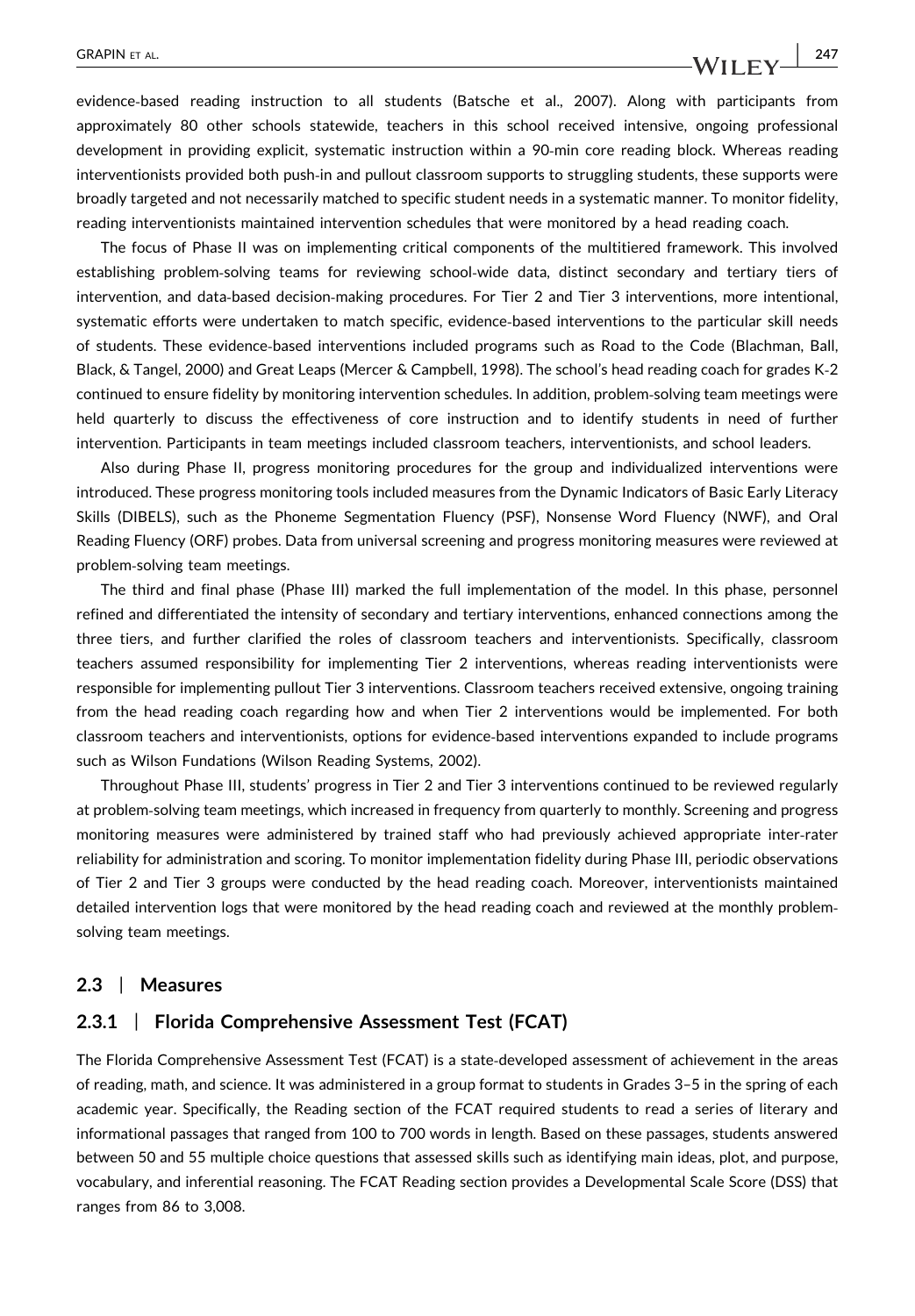Regarding the technical adequacy of the FCAT, internal consistency reliability coefficients (i.e., Cronbach's alpha values) for the third, fourth, and fifth‐grade Reading sections range from 0.85 to 0.89 (Harcourt, 2007). The criterion-related evidence of the validity of this test with several other measures of language, basic reading, and reading comprehension skills has also been established (Schatschneider et al., 2004). For example, correlations of scores on this test and the Stanford Achievement Test (SAT) have been found to range from 0.70 to 0.81 (Crist, 2001).

#### 2.3.2 | Gates MacGinitie Reading Tests, 4th Edition

The Gates MacGinitie Reading Tests (GMRT; MacGinitie, MacGinitie, Maria, Dreyer, & Hughes, 2000) are group‐ administered, norm‐referenced, broad‐based tests of reading achievement that measure performance in areas such as decoding, comprehension, and word knowledge across a range of grade and age levels. In particular, students completed the Comprehension subtest of this measure, in which they were presented with a series of passages and subsequently prompted to answer relevant comprehension questions. Items on the Comprehension subtest assessed students' skills in understanding text, making inferences, and determining the meaning of words using contextual information. The GMRT generates an Extended Scale Score (ESS) for test takers. Internal consistency reliability coefficients exceed 0.90 for the third, fourth, and fifth‐grade Comprehension subtests of the GMRT (Johnson, 2005).

### 2.4 | Study design and analysis

Participants were subdivided into four cohorts, each of which completed Grade 2 during one of four phases: Baseline, Phase I, Phase II or Phase III (as described above). The Baseline phase referred to a two‐year period directly preceding Phase I in which the school was not implementing any components of RtI. Phases occurred across consecutive, two‐year periods. For example, the Baseline cohort comprised participants who completed Grade 2 during either the 2001–2002 or 2002–2003 school year, and the Phase I cohort comprised participants who completed Grade 2 during either the 2003–2004 or 2004–2005 academic year.

All participants completed the FCAT and GMRT during Grades 3, 4, and 5, respectively. Students completed the FCAT and GMRT at the end of each academic year (i.e., spring). Archival test data were retrieved from school records. Due to missing school records, approximately 22.9% of data were missing from the sample. This rate of missing data is consistent with rates commonly reported in educational and psychological research (Peng, Harwell, Liou, Ehman, & Sawilowsky, 2006; Peugh & Enders, 2004). Accordingly, missing data were addressed using full information maximum likelihood (FIML) estimation.

Analyses included calculations of means and standard deviations as well as Pearson correlations between all measures. PROC MIXED, a SAS procedure that can conduct a variety of analyses, was used to conduct a multivariate analysis of variance (MANOVA) with phase as the independent variable (IV) and GMRT and FCAT scores at each of Grades 3, 4, and 5 as the six dependent variables (DVs). The model used in PROC MIXED allowed for the possibility of unequal variance-covariance matrices across phases. PROC MIXED provides full information maximum likelihood estimates and therefore data for all 489 children were included in the analysis. Hypothesis testing was conducted using the Kenward–Roger procedure, which provides improved estimates of standard errors and more accurate degrees of freedom that are obtained when the procedure is not used. See, for example, Littell, Milliken, Stroup, Wolfinger, and Schabenberger (2006). Following this analysis, 36 pairwise comparisons were conducted to identify potentially significant mean differences between phases at each grade level. Corrections for multiplicity were applied to all contrasts using the Benjamini–Hochberg (BH) procedure, which controls the false discovery rate (FDR; Benjamini & Hochberg, 1995), rather than the alpha level. The What Works Clearinghouse (What Works Clearinghouse, 2017) has recommended using the BH procedure to account for multiplicity when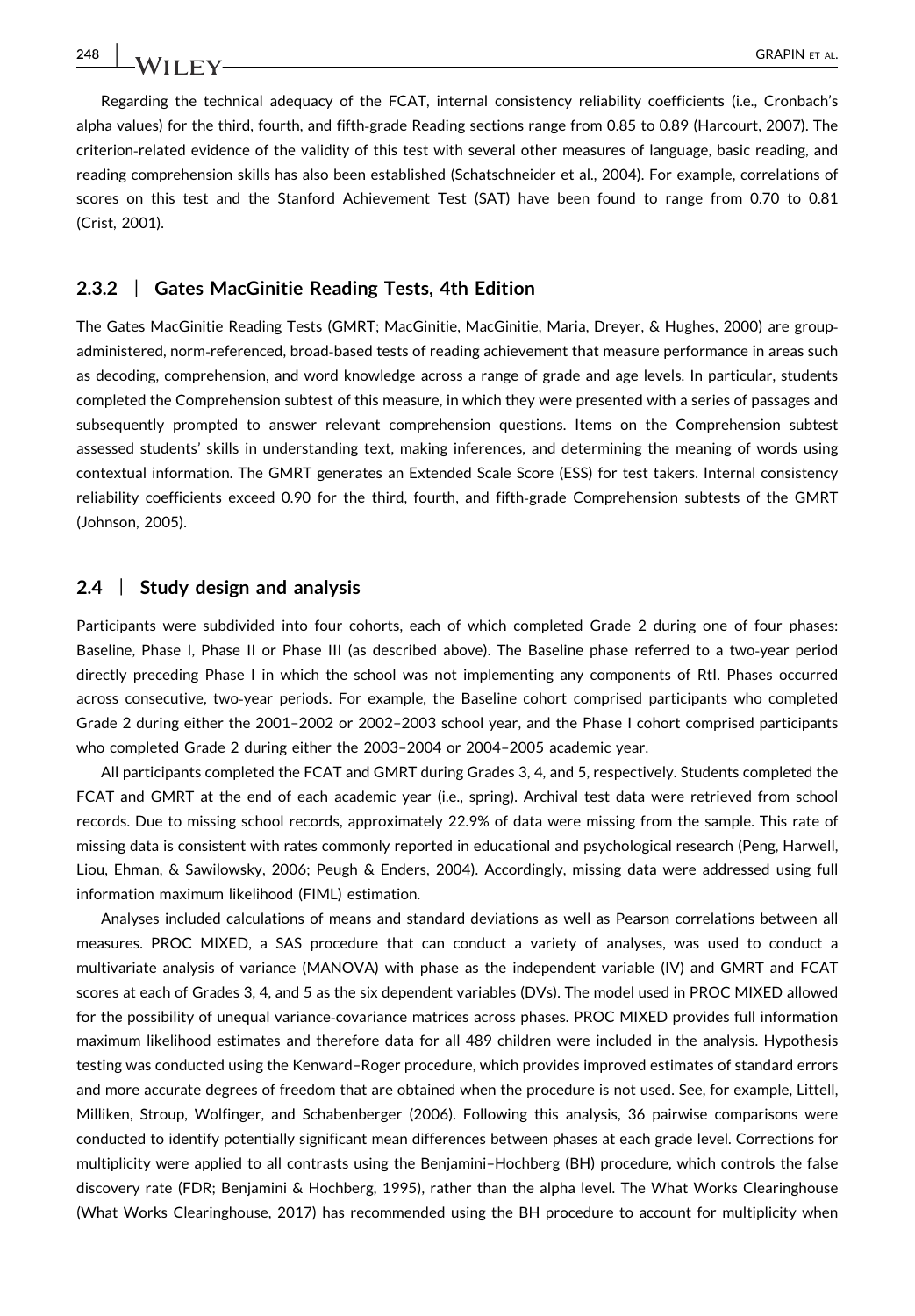multiple outcome measures in the same domain are tested. In the present analyses, an FDR of 0.05 was maintained across all 36 contrasts.

To provide evidence regarding the size of significant mean differences, Glass's delta was computed using the maximum likelihood estimates of the means for the contrast and the standard deviation from the Baseline phase for the test and grade. Like Cohen's d, Glass's delta represents the difference between two means divided by a standard deviation. For Cohen's d, the standard deviation is a pooled standard deviation that reflects average variability across groups, whereas for Glass's delta, the standard deviation is that of a single group (i.e., the control or baseline group). Glass's delta is most appropriate and commonly used as a measure of effect size when a control or baseline group is clearly delineated, as in the present study (e.g., Glass, 1976; Smith & Glass, 1977).

## 3 | RESULTS

Table 2 displays descriptive statistics (i.e., means and standard deviations) for FCAT and GMRT scores by grade level and phase. For Grade 3, FCAT and GMRT mean scores increased from Baseline to Phase I but decreased somewhat across Phases I, II, and III. For Grade 4, mean scores on both the FCAT and GMRT increased from Baseline through Phase II but declined slightly for Phase III. Finally, Grade 5 mean FCAT scores increased from Baseline through Phase II but declined slightly for Phase III. GMRT scores at this grade level increased from Baseline through Phase I but declined in Phases II and III. Table 3 displays maximum likelihood estimates of means, which were compared in the multivariate analysis described below.

Table 4 presents Pearson correlations between Grades 3, 4, and 5 FCAT and GMRT scores, respectively. As noted in the table, all correlations were statistically significant  $(p < 0.001)$ . Generally, correlation coefficients were highest for measures completed during the same academic year. For example, correlation coefficients for the Grades 3 FCAT and GMRT ( $r = 0.71$ ) and the Grades 5 FCAT and GMRT ( $r = 0.75$ ) were the two highest values.

|                 | <b>FCAT</b> |         |           | <b>GMRT</b> |       |      |  |
|-----------------|-------------|---------|-----------|-------------|-------|------|--|
| Phase           | $\mathbf n$ | M       | <b>SD</b> | $\mathbf n$ | M     | SD   |  |
| Grade 3         |             |         |           |             |       |      |  |
| <b>Baseline</b> | 59          | 1,515.9 | 271.1     | 59          | 497.0 | 26.5 |  |
| Phase I         | 100         | 1,525.4 | 332.0     | 111         | 500.0 | 40.3 |  |
| Phase II        | 103         | 1,507.0 | 309.0     | 102         | 494.5 | 36.6 |  |
| Phase III       | 99          | 1,432.1 | 313.2     | 106         | 489.7 | 38.6 |  |
| Total           | 361         | 1,493.0 | 312.0     | 378         | 495.2 | 37.0 |  |
| Grade 4         |             |         |           |             |       |      |  |
| <b>Baseline</b> | 105         | 1,607.4 | 238.8     | 114         | 506.5 | 35.8 |  |
| Phase I         | 105         | 1,663.4 | 307.9     | 112         | 521.7 | 41.7 |  |
| Phase II        | 102         | 1,730.2 | 280.6     | 92          | 527.2 | 40.2 |  |
| Phase III       | 111         | 1,633.7 | 319.6     | 91          | 521.4 | 50.0 |  |
| Total           | 423         | 1,657.8 | 291.5     | 409         | 518.6 | 42.3 |  |
| Grade 5         |             |         |           |             |       |      |  |
| <b>Baseline</b> | 100         | 1,652.2 | 247.5     | 102         | 517.8 | 36.1 |  |
| Phase I         | 89          | 1,762.2 | 361.8     | 97          | 536.4 | 45.5 |  |
| Phase II        | 106         | 1,768.9 | 251.6     | 82          | 530.0 | 29.0 |  |
| Phase III       | 58          | 1,727.2 | 310.9     | 56          | 529.2 | 32.4 |  |
| Total           | 353         | 1,727.3 | 294.8     | 337         | 528.0 | 37.6 |  |

TABLE 2 Descriptive statistics FCAT and GMRT scores by phase

Note. FCAT: Florida Comprehensive Assessment Test; GMRT: Gates MacGinitie Reading Tests.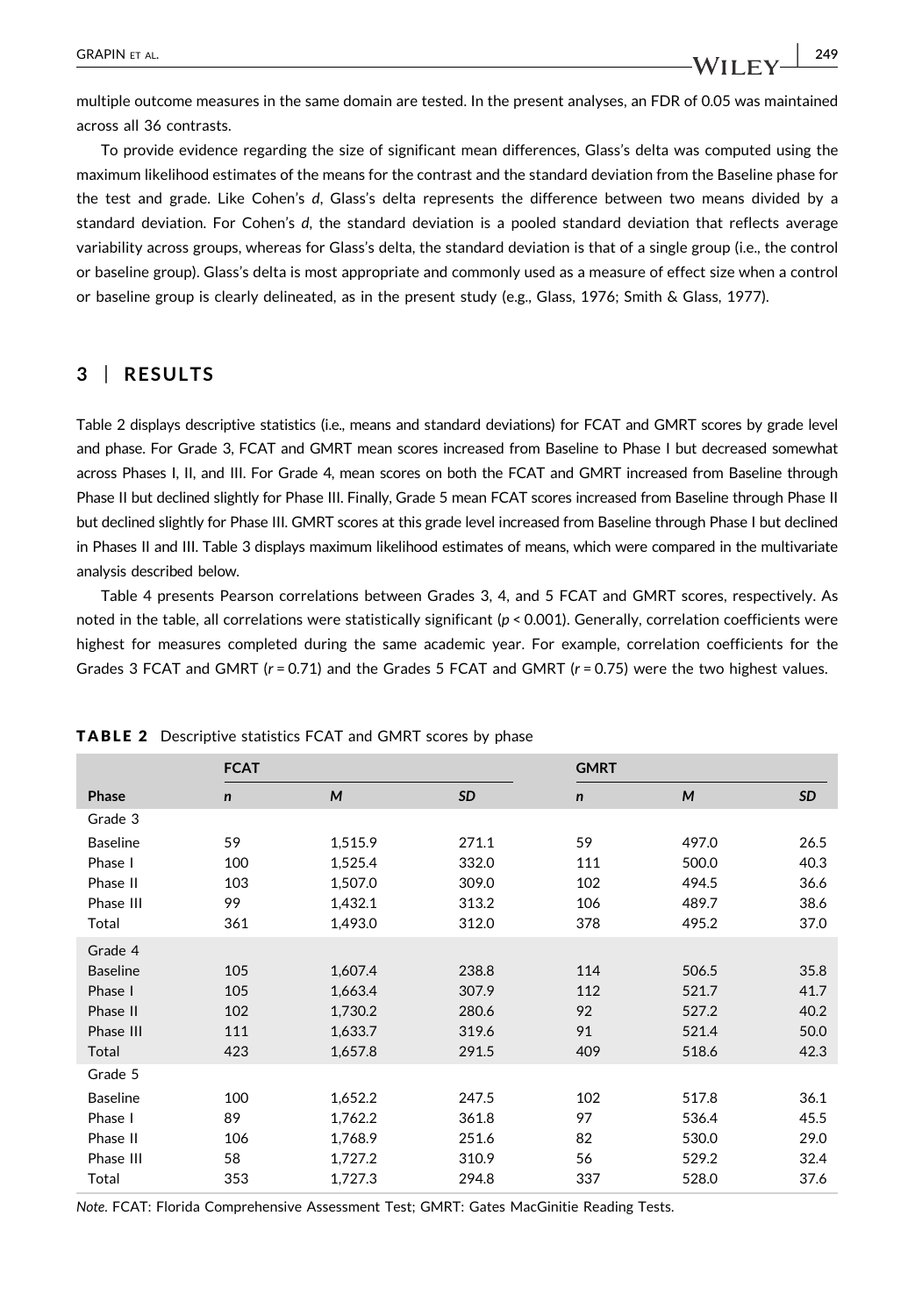| Grade/phase     | <b>FCAT</b> | <b>GMRT</b> |
|-----------------|-------------|-------------|
| Grade 3         |             |             |
| <b>Baseline</b> | 1,482.9     | 493.1       |
| Phase I         | 1,516.1     | 500.4       |
| Phase II        | 1,503.2     | 493.4       |
| Phase III       | 1,454.0     | 492.1       |
| Grade 4         |             |             |
| <b>Baseline</b> | 1,613.4     | 506.6       |
| Phase I         | 1,657.1     | 520.8       |
| Phase II        | 1,731.5     | 525.2       |
| Phase III       | 1,639.1     | 521.0       |
| Grade 5         |             |             |
| <b>Baseline</b> | 1,663.2     | 518.7       |
| Phase I         | 1,752.1     | 534.1       |
| Phase II        | 1,764.4     | 532.1       |
| Phase III       | 1,679.5     | 523.5       |

TABLE 3 Maximum likelihood estimates of means

Note. FCAT: Florida Comprehensive Assessment Test; GMRT: Gates MacGinitie Reading Tests.

A MANOVA was conducted to examine the extent to which phase accounted for variation in GMRT and FCAT scores. Results of this analysis indicated a significant main effect of phase on reading comprehension scores ( $F(18, 298) = 2.31$ ,  $p = 0.002$ ). To identify significant mean differences in FCAT and GMRT scores between phases, follow‐up pairwise comparisons were conducted for each grade level. For Grade 3, no significant mean differences in scores for either test were observed between phases. However, for Grade 4, t‐tests revealed a significant mean difference in FCAT scores between the Phase II and Baseline cohorts  $(t(213.2) = 3.36, p < 0.001, g = 0.49)$ . They also revealed significant mean differences in Grade 4 GMRT scores between the Phase I and Baseline cohorts  $(t(222.5) = 2.76, p = 0.006, g = 0.39)$  and between the Phase II and Baseline cohorts (t(237.5) = 3.75, p < 0.001, g = 0.51). No other pairwise comparisons reached statistical significance for the Grade 4 FCAT or GMRT data.

Regarding Grade 5 test scores, results of pairwise comparisons indicated a significant mean difference in FCAT scores between the Phase II and Baseline cohorts (t(224.9) = 2.96,  $p$  = 0.003,  $g$  = 0.39). In addition, significant mean differences in Grade 5 GMRT scores were found between the Phase I and Baseline cohorts (t(208.8) = 2.77,  $p = 0.006$ ,  $q = 0.42$ ) and between the Phase II and Baseline cohorts (t(217.5) = 3.00,  $p = 0.003$ ,  $q = 0.37$ ). No other pairwise comparisons for Grade 5 data yielded significant results.

|              | Grade<br>3 FCAT | Grade<br>3 GMRT | Grade<br>4 FCAT | Grade<br>4 GMRT | Grade<br>5 FCAT | Grade 5 GMRT |
|--------------|-----------------|-----------------|-----------------|-----------------|-----------------|--------------|
| Grade 3 FCAT | 1               |                 |                 |                 |                 |              |
| Grade 3 GMRT | 0.71            | $\mathbf{1}$    |                 |                 |                 |              |
| Grade 4 FCAT | 0.66            | 0.61            | 1               |                 |                 |              |
| Grade 4 GMRT | 0.56            | 0.53            | 0.57            | $\mathbf{1}$    |                 |              |
| Grade 5 FCAT | 0.66            | 0.66            | 0.70            | 0.60            | 1               |              |
| Grade 5 GMRT | 0.61            | 0.66            | 0.63            | 0.58            | 0.75            | 1            |

TABLE 4 Pearson correlations

Note. FCAT: Florida Comprehensive Assessment Test; GMRT: Gates MacGinitie Reading Tests; all correlations were statistically significant at  $p < 0.001$ .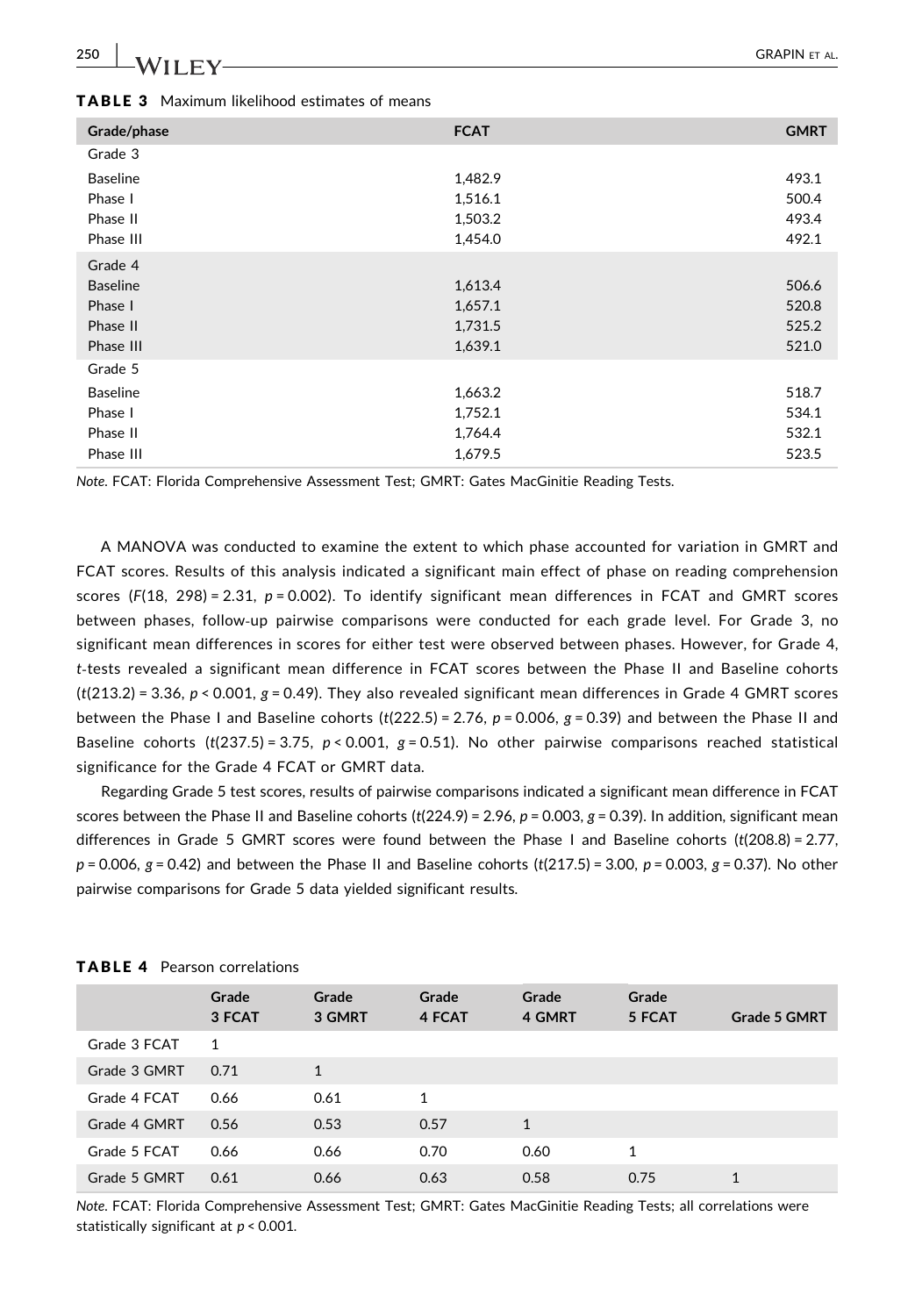## 4 | DISCUSSION

The results of this study revealed significant mean differences in later reading comprehension outcomes for students who experienced different phases of RtI implementation in Grade 2. Overall, patterns in reading comprehension test scores varied somewhat across Grades 3, 4, and 5. For Grade 3, descriptive data indicated a slight decline in mean FCAT and GMRT score across Phases I, II, and III, although mean scores for the Phase I cohort were higher than scores for the Baseline cohort. Notably, however, no significant mean differences in scores were observed between phases for Grade 3, indicating that these differences were not statistically meaningful.

Patterns in comprehension performance were somewhat different for Grades 4 and 5. Descriptive data indicated that Grade 4 FCAT and GMRT mean scores increased steadily across the Baseline, Phase I, and Phase II cohorts, although they declined slightly for the Phase III cohort. Despite the observed increase in scores across phases, only the Phase II cohort performed significantly better on the FCAT than the Baseline cohort. Pairwise comparisons for the GMRT indicated that both the Phase I and Phase II cohorts performed significantly better than the Baseline cohort on this test. As measured by Glass's delta, effect sizes for these contrasts ranged from 0.39 to 0.51. According to Cohen's (1988) criteria, these are best characterized as medium effect sizes.

Similarly, for the Grade 5 analyses, descriptive data indicated that mean FCAT scores steadily increased across the Baseline, Phase I, and Phase II cohorts but declined slightly for the Phase III cohort. Although mean GMRT scores did not exhibit this same pattern, they evidenced a sizeable increase from Baseline to Phase I. Pairwise comparisons revealed that students in the Phase I cohort performed significantly better on the FCAT than those in the Baseline cohort. Grade 5 students in both the Phase I and II cohorts performed significantly better on the GMRT than those in the Baseline cohort. Medium effect sizes were observed for these contrasts.

One of the most interesting and unexpected findings of this study was that significant increases in mean test scores between phases were evident for Grades 4 and 5 but not for Grade 3. This is surprising, given that students completed the Grade 3 measures only shortly after their exposure to the RtI‐enhanced instruction (i.e., one year later), whereas they completed the Grades 4 and 5 measures 2–3 years following exposure. One possible explanation for these findings is that, as demands on reading comprehension skills increased across grades, a strong command of basic reading skills became increasingly important when students entered Grades 4 and 5. Notably, this school's Grade 2 reading instruction focused heavily on foundational skills in reading fluency, which has been empirically and theoretically linked to comprehension skills in elementary school-aged children (Fuchs, Fuchs, Hosp, & Jenkins, 2001; LaBerge & Samuels, 1974). Perhaps students who experienced the RtI‐enhanced instruction in Grade 2 reaped the greatest benefits of this exposure in the latter elementary grades, which posed the most substantial demands in reading comprehension.

Another interesting finding of this study is that, when statistically significant mean differences in test scores were observed, they were most likely to be observed between the Baseline cohort and either the Phase I or II cohorts, respectively. Although not anticipated, these findings are somewhat unsurprising. Arguably, the most substantial phases of the RtI change process in this school were Phases I and II, given that Phase I involved the revamping of core instruction (to which all students were exposed) and that Phase II involved the introduction of a tiered system of supports. Although important, Phase III generally was focused on refining core features of the model that had already been established during Phases I and II.

It was unexpected, however, that increases in test scores were not sustained for the Phase III cohort in either Grades 4 or 5. One possible explanation for this finding is that the Phase III cohort simply comprised a larger number of struggling students than did the Phase I and II cohorts. Unfortunately, due to the cohort‐sequential design of this study, it was not possible to compare the reading achievement of students in the Phase III cohort with that of students in preceding cohorts before RtI implementation.

Given that systems change often is not a linear process, it may not be all that surprising that students' achievement scores evidenced a minor decline in Phase III. In fact, when proceeding with educational reform, Fullan (2006) cautioned personnel against expecting linear improvements in student outcomes. Rather, he advised that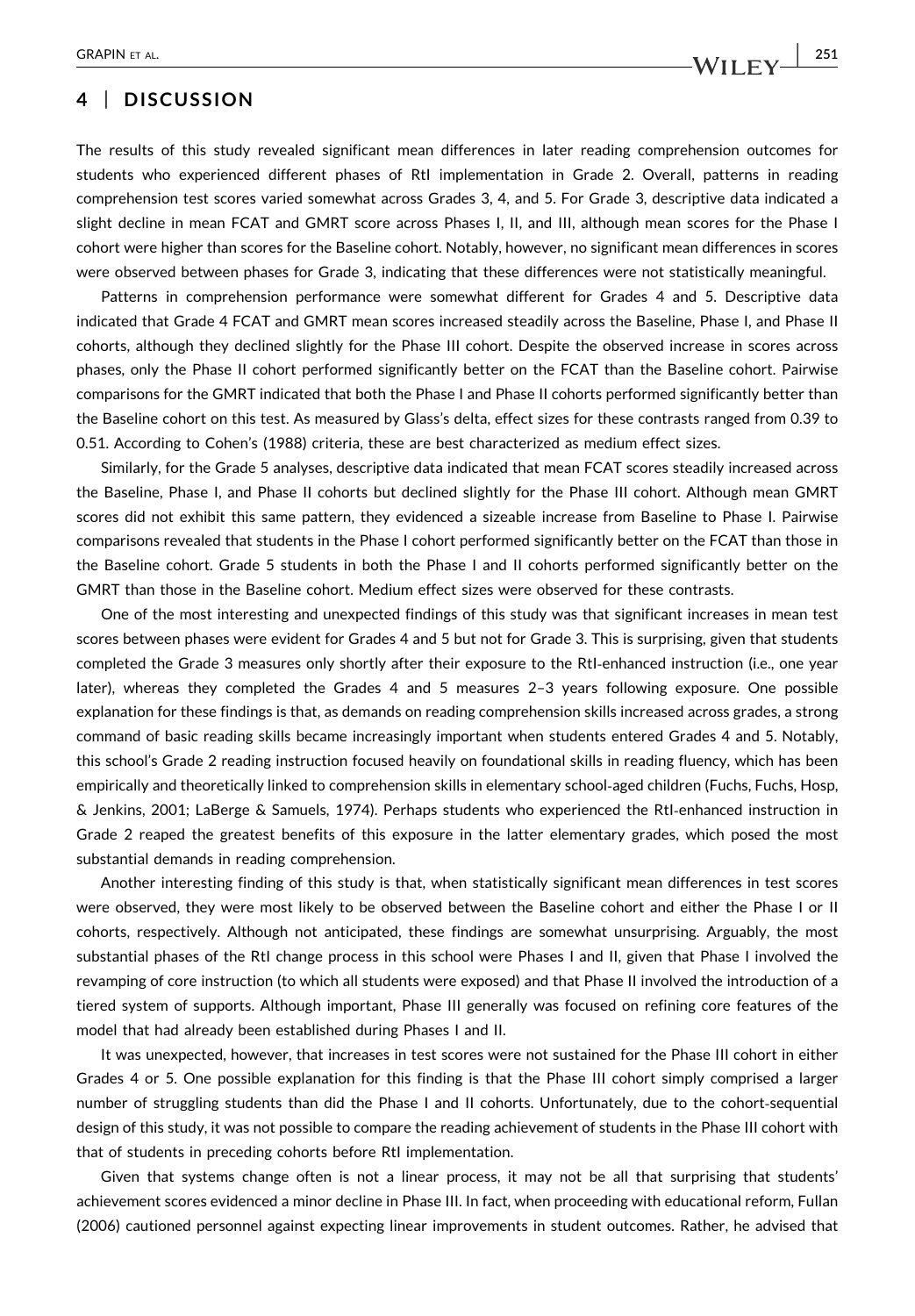sustainability (which was a major focus of Phase III in this study) is a cyclical process in which innovative momentum may require periodic revival to maintain forward movement. Moreover, it is possible that "the set of strategies that brought initial success are not the ones—not powerful enough—to take us to higher levels" (Fullan, 2006, p.120). Consistent with Fullan's message, the decline in Phase III scores observed in this study may simply be a reflection of the nonlinear nature of the systems change process.

#### 4.1 | Limitations

Several limitations of this study should be acknowledged. First, the FCAT is no longer used in the Florida K‐12 schools, as it was replaced by the Florida Standards Assessments (FSA) in 2015. Although these two tests are similar in many respects, it is unclear whether outcomes from the present study could be generalized to other settings that are utilizing this new state test. Whereas it would have been desirable to examine systems‐level change using the most up‐to‐date achievement measures, archival data were necessary to track student outcomes from the beginning of RtI implementation. Moreover, archival data were needed to establish a baseline condition, which Gersten et al. (2017) argued was necessary for producing higher-quality RtI implementation research. Since state tests are revised periodically, and RtI implementation requires at least three years (if not more) to be successful, it is logical that research in this area would need to rely on archival test data, to some extent.

Other limitations of this study concern its design. Although this study incorporated a baseline condition (unlike some prior research), it was not possible to rule out all potential threats to internal validity using the cohortsequential design. For example, changes in achievement scores over time could have been attributable, in part, to other internal (e.g., staff turnover) or external events (e.g., changes in legislation) that directly or indirectly influenced instructional practices. Due to these design limitations, definitive causal inferences about the impact of RtI implementation on student achievement cannot be made. Future research that employs more rigorous experimental designs is needed to better understand the impact of RtI implementation on students' long-term reading achievement. Finally, because this study relied on archival data from more than a decade ago, some FCAT and GMRT data were missing. Whereas it is not possible to ascertain their true ramifications in this sample, missing data can potentially impact results (e.g., by leading to reduced statistical power; Newman, 2014). However, FCAT and GMRT data were missing primarily due to gaps in school records (which, in and of itself, would not lead to systematic patterns of missing data). Moreover, they were handled using recommended procedures, as described above (Newman, 2014).

#### 4.2 | Implications and directions for future research

The findings of the present study have a number of implications for research and practice. First, the results of this study suggest that RtI implementation in the early elementary grades may impact students' long‐term reading achievement, particularly in the area of comprehension. As suggested by Fullan (2006, 2016) and the present data, improvements in student achievement may be evident but nonlinear. School personnel may need to exhibit patience when evaluating student outcomes, whereas also advocating for timely change. They also may need to solicit innovative improvement strategies and reinvigorate fervor for reform, particularly in the latter stages of the change process.

As indicated above, further research is needed to investigate the impact of RtI implementation in the early elementary grades on students' later reading outcomes. In addition to examining reading achievement outcomes, researchers should consider a variety of other indicators, including special education referrals/placements and numbers of students receiving interventions at various tiers (Shapiro & Clemens, 2009). Moreover, these studies should strive to implement more robust experimental designs that allow researchers to clarify the causal relationships between variables. In particular, this study should use random assignment to intervention and control (i.e., "business as usual") conditions (Gersten et al., 2017). This study also should monitor fidelity of implementation.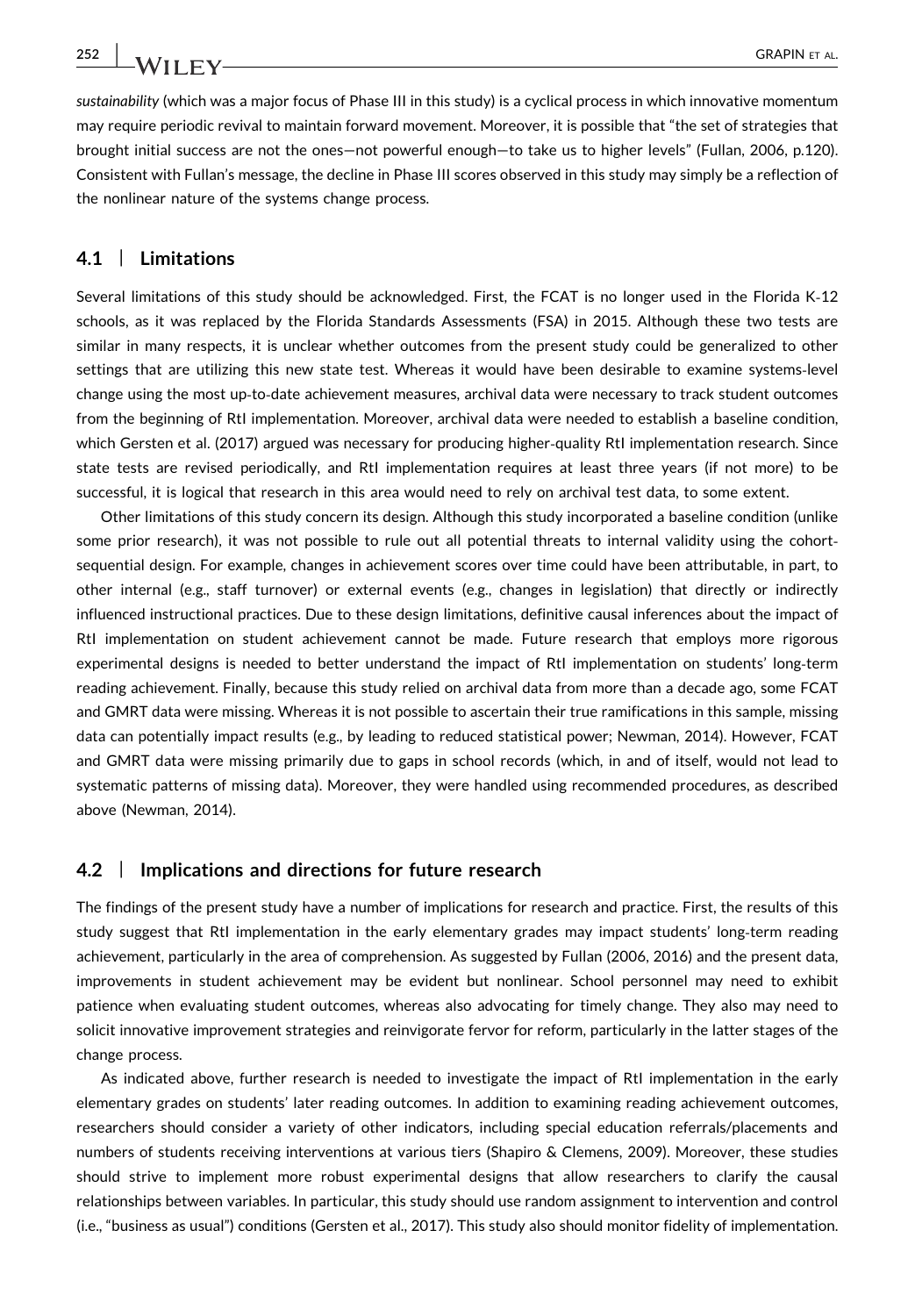Because this type of high-quality research is often logistically difficult to conduct in schools, it is essential for making sense of the disparate findings that have emerged from the RtI literature to date. Overall, further research in this area may help researchers and practitioners draw clearer conclusions about the impact of RtI implementation in K‐12 schools.

#### ORCID

Sally L. Grapin **b** <http://orcid.org/0000-0001-8119-3681>

#### **REFERENCES**

- Arden, S. V., Gandhi, A. G., Zumeta edmonds, R., & Danielson, L. (2017). Toward more effective tiered systems: Lessons from national implementation efforts. Exceptional Children, 83(3), 269–280.
- Balu, R., Zhu, P., Doolittle, F., Schiller, E., Jenkins, J., & Gersten, R. (2015). Evaluation of response to intervention practices for elementary reading (NCEE 2016‐4000). Washington, DC: U.S. Department of Education, Institute of Education Sciences.
- Batsche, G., Curtis, J., Dorman, C., Castillo, J., & Porter, L. J. (2007). The Florida problem solving/response to intervention model: Implementing a statewide initiative. In S. Jimerson, M. Burns, & A. VanDerHeyden. (Eds.), Handbook of response to intervention: The science and practice of assessment and intervention (pp. 378–395). New York: Springer.
- Benjamini, Y., & Hochberg, Y. (1995). Controlling the false discovery rate: A practical and powerful approach to multiple testing. Journal of the Royal Statistical Society, 57(1), 289–300.
- Blachman, B., Ball, E. W., Black, R., & Tangel, D. M. (2000). Road to the code: A phonological awareness program for young children. Baltimore: Brookes.
- Burns, M. K., Appleton, J. J., & Stehouwer, J. D. (2005). Meta‐analytic review of responsiveness‐to‐intervention research: Examining field‐based and research‐implemented models. Journal of Psychoeducational Assessment, 23(4), 381–394.

Cohen, J. (1988). Statistical power analysis for the behavioral sciences. Hillsdale, NJ: Erlbaum.

Crist, C. (2001). FCAT briefing book. Tallahassee: Florida Department of Education.

- Denton, C. A. (2012). Response to intervention for reading difficulties in the primary grades: Some answers and lingering questions. Journal of Learning Disabilities, 45(3), 232–243.
- Denton, C. A., Fletcher, J. M., Anthony, J. L., & Francis, D. J. (2006). An evaluation of intensive intervention for students with persistent reading difficulties. Journal of Learning Disabilities, 39(5), 447–466.

Every Student Succeeds Act. (2015). P. L. 114‐95.

- Fixsen, D. L., Naoom, S. F., Blasé, K. A., Friedman, R. M., & Wallace, F. (2005). Implementation research: A synthesis of the literature. Tampa: University of South Florida. Retrieved from.<http://ctndisseminationlibrary.org/PDF/nirnmonograph.pdf>
- Florida Department of Education (n. d.). Florida Department of Education's multi‐tiered system of support. Retrieved from [http://www.fldoe.org/finance/school](http://www.fldoe.org/finance/school-business-services/fl-department-of-edus-multi-tiered-sys.stml)‐business‐services/fl‐department‐of‐edus‐multi‐tiered‐sys.stml
- Fuchs, D., & Fuchs, L. S. (2006). Introduction to response to intervention: What, why, and how valid is it? Reading Research Quarterly, 41(1), 93–99.
- Fuchs, D., & Fuchs, L. S. (2017). Critique of the national evaluation of Response to Intervention: A case for simpler frameworks. Exceptional Children, 83(3), 255–268.
- Fuchs, L. S., Fuchs, D., Hosp, M. K., & Jenkins, J. R. (2001). Oral reading fluency as an indicator of reading competence: A theoretical, empirical, and historical analysis. Scientific Studies of Reading, 5(3), 239–256. [https://doi.org/10.1207/](https://doi.org/10.1207/S1532799XSSR0503_3) [S1532799XSSR0503\\_3](https://doi.org/10.1207/S1532799XSSR0503_3)
- Fuchs, L. S., & Vaughn, S. (2012). Responsive‐to‐intervention: A decade later. Journal of Learning Disabilities, 45(3), 195–203. <https://doi.org/10.1177/0022219412442150>
- Fullan, M. (2006). The future of educational change: System thinkers in action. Journal of Educational Change, 7(3), 113–122.
- Fullan, M. (2016). The new meaning of educational change. New York, NY: Teachers College Press.
- Gersten, R., Jayanthi, M., & Dimino, J. (2017). Too much too soon? Unanswered questions from national Response to Intervention evaluation. Exceptional Children, 83(3), 244–254.
- Gersten, R., Newman‐Gonchar, R. A., Haymond, K. S., & Dimino, J. (2017). What is the evidence base to support reading interventions for improving student outcomes in grades 1–3? Washington, DC: U.S. Department of Education, Institute of Education Sciences, National Center for Education Evaluation and Regional Assistance, Regional Educational Laboratory Southeast. (REL 2017–271).<http://ies.ed.gov/ncee/edlabs>

Glass, G. V. (1976). Primary, secondary, and meta‐analysis of research. Educational Researcher. Educational Researcher, 5(10), 3–8.

Harcourt (2007). Reading and mathematics: Technical report for 2006 FCAT test administrations. San Antonio, TX: Harcourt Assessment.